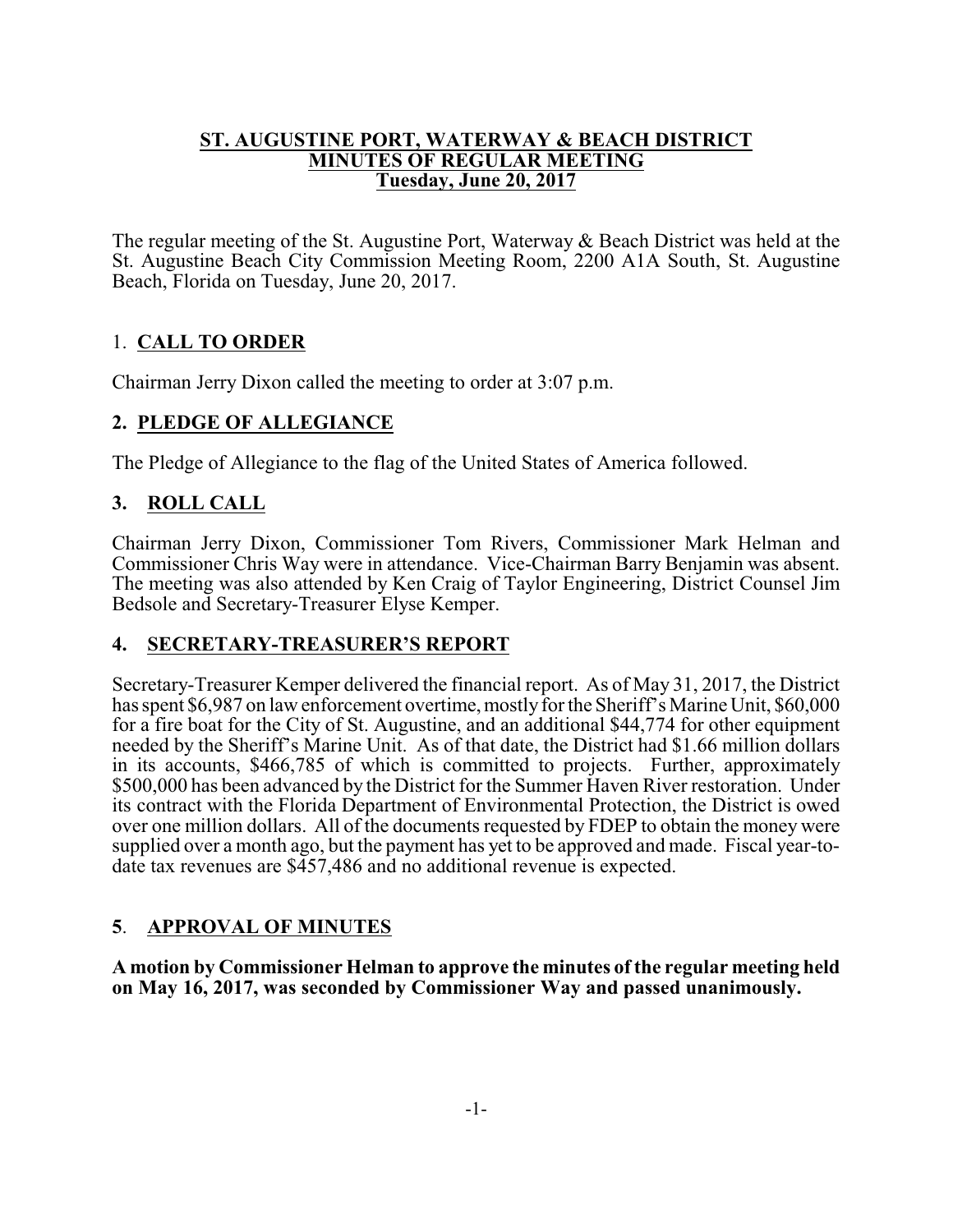#### **6. ENGINEERING REPORT**

Ken Craig delivered the engineering report on behalf of Taylor Engineering. Mr. Craig said the Summer Haven River restoration project is almost complete. About three weeks of dredging remain and an additional two weeks of grading. He said grading remains stopped on part of the beach because of the presence of 5 least tern nests and that work will resume when the terns depart. The least tern mitigation area created offsite has been very successful and has drawn dozens of nesting pairs. A contractor hired under a District contract with the U.S. Department of Agriculture has successfully protected the mitigation site by destroying predators threatening birds, eggs and fledglings.

Mr. Craig also presented a letter drafted for Chairman Dixon's signature requesting the Florida Inland Navigation District to expand its beach placement area for dredge sand to include the entire bermbetween Summer Haven and Marineland, a distance of about one and a half miles. The current FIND placement area does not include the north end of the beach where the breach occurred in 2008. He also reported there have been requests by the Friends of Summer Haven River to impose a no-wake zone in the river when it opens. Wil Smith, Director of Parks and Recreation for St. Johns County, said an ordinance would need to be passed by the Board of County Commissioners and then a request made to FWC to impose the no-wake zone. He said there were many good reasons to have such a zone including the instability of sand banks of the newly-rebuilt river, the need to allow vegetation to reestablish there, and the possibilitywakes could further damage the boat ramp at Mellon Park. Chairman Dixon said sand banks will easily erode if unprotected. Commissioner Way said Matanzas Inlet is a popular area for high-speed jet skis which would also be using the river.

Mr. Smith said the Port should send a letter to the county requesting the no-wake zone. FIND Commissioner Carl Blow said the District may have a better chance of getting such a zone if it requests a temporary no-wake zone. He said FWC is averse to approving nowake zones because they view them as a permanent decision and that there is often litigation over the zones because of property damage from boat wakes.

Linda Ginn and Terry Parker, Friends of the Summer Haven River (FOSHR), said the inlet now attracts huge numbers of boaters, kayakers, beach-goers and fishermen, and that the river will probably receive heavy traffic when it opens. Mrs. Ginn said the Whitney Lab and local oyster growers would also support the no-wake zone.

Mr. Craig then reported St. Johns County has executed the interlocal agreement with the District allowing the county to take over the permitting process for the South Ponte Vedra-Vilano Beach beach renourishment project. He said little work remains to complete the application and requested the board to authorize Taylor to complete it.

#### **A motion by Chairman Dixon to allow Taylor Engineering to complete the application for the South Ponte Vedra-Vilano Beach renourishment project was seconded by Commissioner Way and passed unanimously.**

After the vote, Chairman Dixon said the beach along Highway A1A North which received the recent deposit of 150-200 thousand cubic yards of sand looked very good and that the project would not have occurred without the leadership of FIND Commissioner Carl Blow.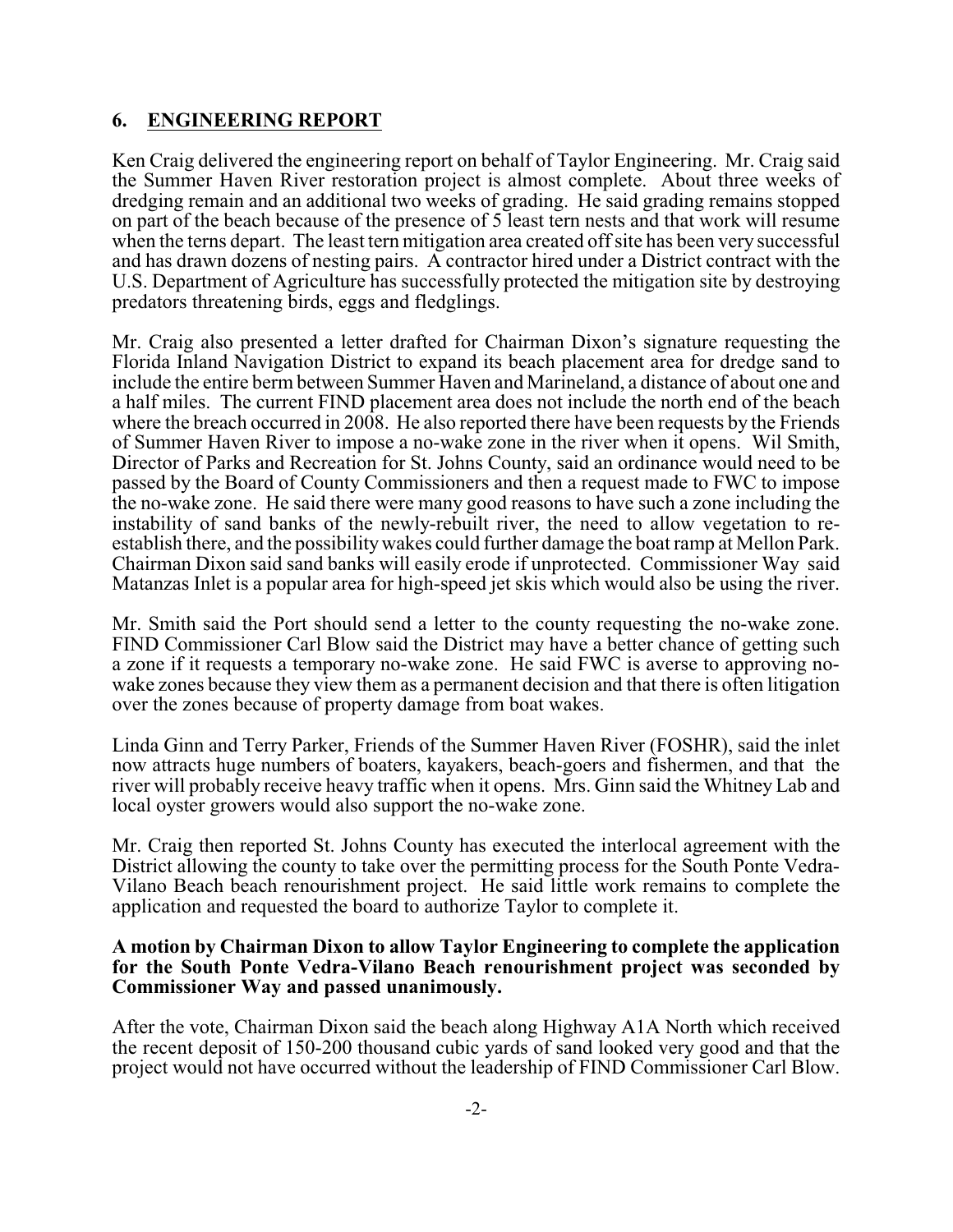He said the entire community owes a debt of gratitude to Mr. Blow. Mr. Blow said he knew as soon as he saw the damage to Vilano Beach that any available sand would need to be directed there as soon as possible. He said every agency involved made extraordinary efforts to cooperate with his request to move the sand deposit destination from Anastasia State Park to Vilano Beach.

# 7. **OLD BUSINESS :**

Wil Smith appeared on behalf of St. Johns County to request the Board to provide \$50,000 for the Andy King artificial reef. The money is needed to deliver concrete to the reef site. He said the Board had committed \$50,000 in 2015 but the board's minutes failed to reflect the action. Chairman Dixon said the money was not placed in this year's budget because it could not continue to be carried forward and that the original amount approved by the board had been \$25,000 in 2015 and \$25,000 in 2016, not \$50,000 in 2015 as stated by Mr. Smith. The last money actually provided for the project was \$25,000 in 2014. Commissioner Helman said he believes the Board should support the request even though it is not in the budget.

#### **A motion by Commissioner Helman to approve the county's request for \$50,000 for the Andy King artificial reef was seconded by Commissioner Rivers and passed unanimously.**

Mr. Smith said each deposit on the reef site is reported in detail to all jurisdictional agencies and that the entire site is 40 acres. He said many large fish feed there now and that the profile of the reef reaches eleven feet in height above the sea floor. He said near-shore reefs such as Andy King are more accessible to the public and offer a better return on the investment of public funds. Delivering 1,000 tons of concrete to the reef costs about \$75,000. There are 10,000 tons of concrete in storage now on property owned by the St. Augustine Airport Authority.

In response to questions from Commissioner Helman, Jim Piggott, Director of General Services for the City of St. Augustine, reported that the contractor has begun dredging near the Dolphin Drive boat basin and will soon move to Salt Run.

Chairman Dixon said he believes a reserve fund of one million dollars is sufficient for the District's needs. Mr. Craig said the results of the survey of other coastal agencies showed huge variations in emergency reserves. Commissioner Way said a million dollars would be sufficient, in his opinion. Mr. Blow said our area has benefitted from a very good relationship with the Corps of Engineers in Jacksonville but that the staff there could change at any time and that help from the Corps may be unpredictable in the future. He added that help from FEMA is proving to be very, very slow. Recovering money from FEMA usually requires 2 years and pays a maximum of 75% of damages. He agreed that a one million dollar reserve would be adequate.

In response to questions byCommissioner Way and Chairman Dixon, Mr. Blow said the cost of a hopper dredge to clear inlet obstructions a few years ago was \$25,000 per day and that the ship is able to move relatively small amounts of material when compared to a full-size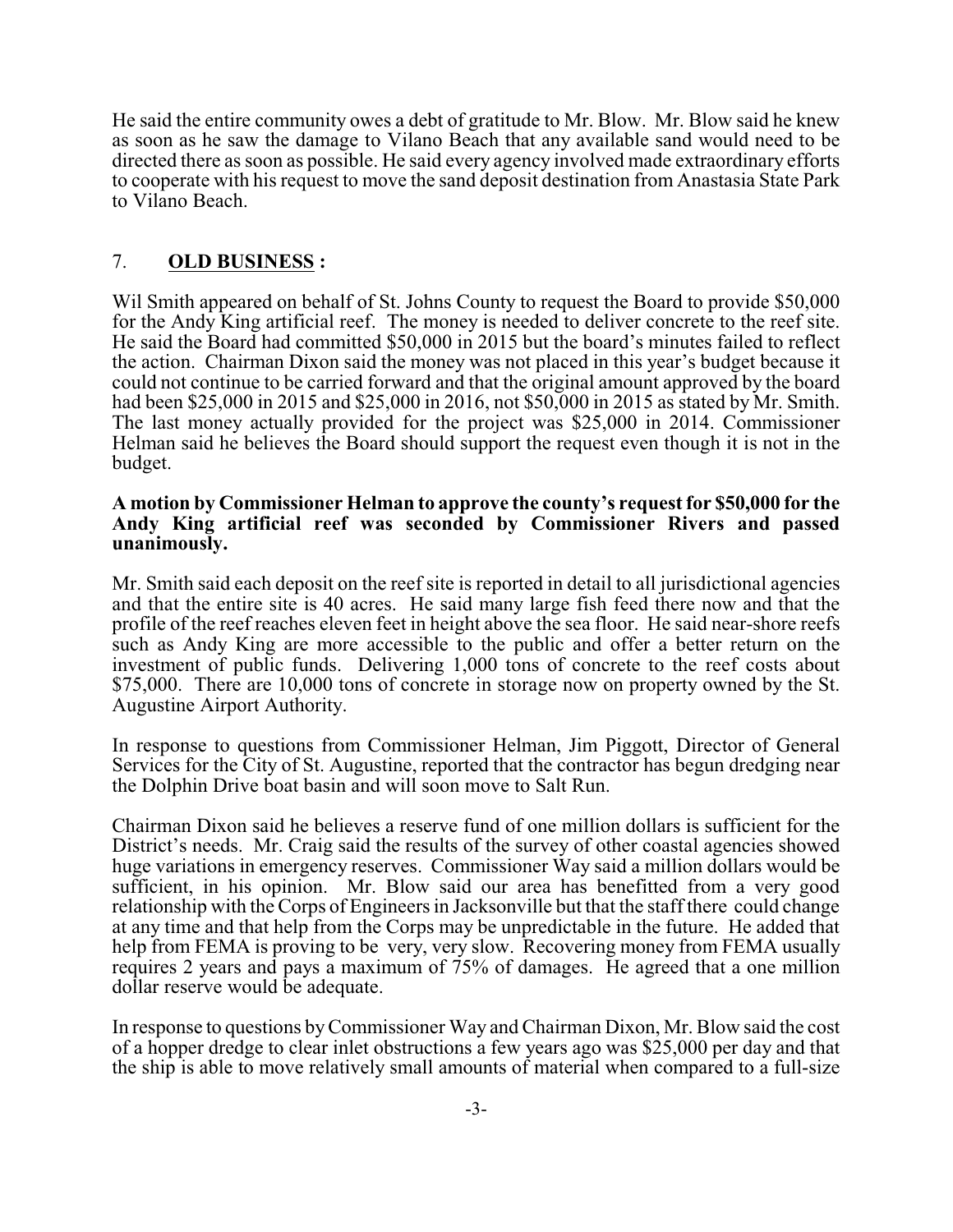dredge. At Commissioner Helman's request, further discussion on the reserve was tabled until the next meeting.

Chairman Dixon asked Mr. Piggott whether the opening schedule of the Bridge of Lions could be changed to allow better traffic flow. He said many bridges in south Florida are required to remain open for car traffic a half hour after a boat passes. In this way, traffic is able to clear the streets before another vessel stops traffic. Mr. Piggott said the city is attempting to eliminate some opening times during high car traffic periods. The city has also been studying how to coordinate traffic lights and signage to warn drivers away from the bridge and onto alternate routes. He said commercial tour boats operating from the City Marina also affect the schedule. Ultimately, he said, the bridge is too small to accommodate the demands from both vehicles and vessels, and that an alternate route must eventually be established.

### **8. NEW BUSINESS: NONE**

#### **9. GOVERNMENT REPRESENTATIVE COMMENTS:**

Commissioner Carl Blow, FIND, said the City of St. Augustine recently entered an agreement with FDEP to join the Guana Tolomato National Estuarine Reserve. The city refused to join when the reserve was created because of regulatory concerns. These concerns have been eliminated in the agreement by allowing the City to opt out of the reserve at any time. In response to questions byChairman Dixon, Mr. Blow said the reserve's board meets monthly and that he attends the meetings which alternate between Guana Park and Marineland.

Mr. Blow thanked the board for supporting the artificial reef program and the St. Augustine Airport Authority for storing the large amount of concrete necessary for reef construction.

Mr. Blow said the recent placement ofsand in Vilano Beach was an important victory for the community because it demonstrates efficient government. The County Commission is now sponsoring the permit to renourish Vilano Beach and South Ponte Vedra beach. He said the Corps of Engineers is now receptive to tightening the jetty on the north side of St. Augustine Inlet because it leaks a large amount of sand into the inlet. He said the District should consider authorizing Taylor Engineering to study repair options, and that FIND possibly has grants available which would help with funding. Mr. Craig clarified that the inlet structure is actually a "groin" meant to block sand flowing towards the inlet mouth. A 'jetty" is meant to direct the flow of water, only.

In response to comments by Chairman Dixon, Mr. Blow said the Corps should be studying Matanzas Bay as a source of beach sand. He said the bay has gradually filled up with sand in the past two decades and that an alternate to the ebb shoal for beach sand is needed. Dredging the bay would also ensure the bay remains navigable, as much of it is now too shallow for boats.

Stuart Ormsley, South Ponte Vedra Beach Property Owners Association, suggested the board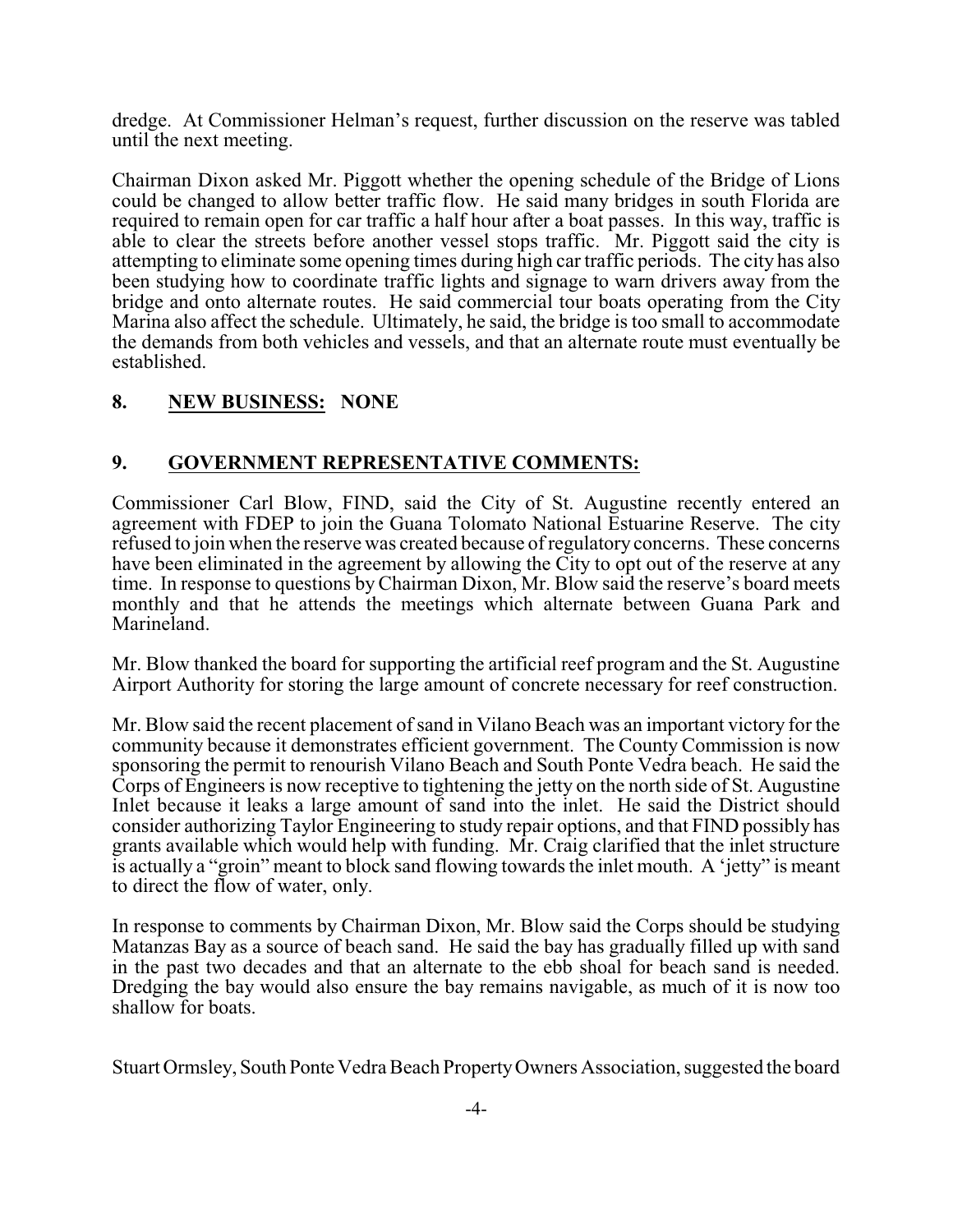have the data on Matanzas Bay recently collected by Naval Academy cadets analyzed to provide information about sand available in the bay. He said the County Commission has approved the creation of an MSBU for maintenance of the north beaches and is asking the State for a grant to establish an emergency reserve for these beaches.

Jim Piggott, City of St. Augustine, said the city will be receiving a ten thousand dollar grant from FIND to install shoal markers south of the City Marina. The dredge contractor is now working hear the Dolphin Drive boat basin and will soon move to Salt Run. The contractor will also collect the remaining storm debris from Salt Run. In response to questions by Commissioner Helman, Mr. Piggott said FWC has not finalized its recommendation for a harbor management statute, and that he hopes it will give local governments latitude to enact ordinances on their own. He said the Lighthouse Pier was damaged by Hurricane Matthew much more than expected, and that the City Marina's breakwater had saved the marina from much more serious damage.

Carlos Aviles, City of St. Augustine Fire Chief, said the city has received the new fire boat and that it will be fully in service within a few weeks. Fire Department crew have been training for several weeks and have been working with other agencies on the use of the boat. There will be a ceremony soon to bless the boat and officially place it in service.

Corporal Josh Underwood, St. Johns CountySheriff's Office, reported that officers spent 140 hours on the water last month and responded to 77 calls for service, conducted 9 inspections, issued 8 warnings and discovered yet another derelict vessel from the hurricane. The new jet dock has been installed at the City Marina and allows a boat to be launched in just two minutes.

Wil Smith, Director of Parks and Recreation for St. Johns County, said the County Commission recently set aside \$600,000 for dredging boat ramps and is studying the possibility of adding another ramp on the west side of the Palm Valley Bridge. He said dredging will begin soon at Crane Park and Butler Park. He added that many local governments are concerned about the expansion of the homestead exemption and the negative effect on tax revenues. The county is considering the imposition of launch fees at boat ramps and user fees for other services in order to meet the projected shortfall in revenue. He suggested the District consider expanding its boundaries as people from all over the county enjoy the use of public amenities provided in part by the District. Mr. Blow said expanding the homestead tax exemption may cause a drop in tax revenues by as much as 8 percent.

Lt. Steve Zukowski, FWC, reported that new no-wake buoys and bridge signage will be installed during the month of August and will allow better enforcement of no-wake zones. He said boat wake damage is very common and leads to many complaints to FWC. In response to questions by Chairman Dixon, Lt. Zukowski said getting a no-wake designation for the Summer Haven River would be difficult because it would require the county to pass an ordinance and then ask FWC to approve and adopt the zone. He said the process is full of delays and usually takes a year or more.

Ellis Zahra, Friends of the Summer Haven River, said about six weeks of work remains in the restoration project. He said additional restoration funds may be available from FEMA